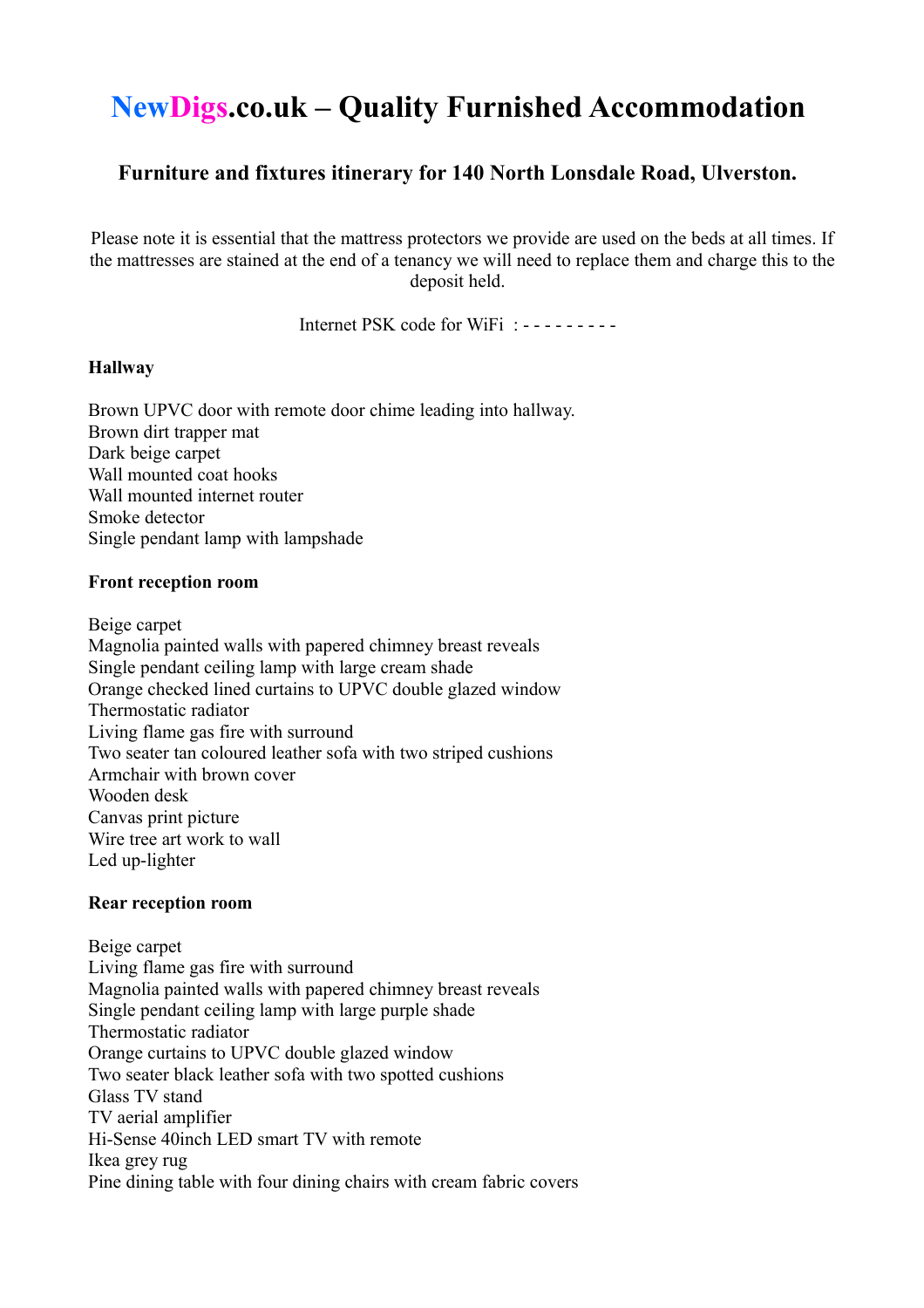Four place-mats Four coasters Wire tree artwork to wall Tree framed artwork Central heating thermostat to wall

## **Kitchen**

*Utility cupboard:*

Beko condenser dryer Steam Iron Ironing board Dyson DC24 Hoover Dustman and brush

*Main kitchen area:*

Thermostatic radiator Pop-up waste bin Candy Fridge – Freezer John Lewis Automatic washer Fitted Double Oven Samsung Microwave Ceramic Hob LED under counter lighting Grey dirt trapper mat to UPVC door Swan four piece toaster Swan Kettle Denby grey four piece crockery set Salt / Pepper set X4 water glasses X4 wine glasses X1 water jug Bottle opener / corkscrew Tin opener X3 sharp knives Four piece cutlery set Cheese grater X2 chopping boards Wooden spatula set Prestige 3 pan cook set Non-stick frying pan Large cook pan X2 tea towels Washing up bowl Pot drainer Wall clock

Main house electricity consumer unit sited in Kitchen.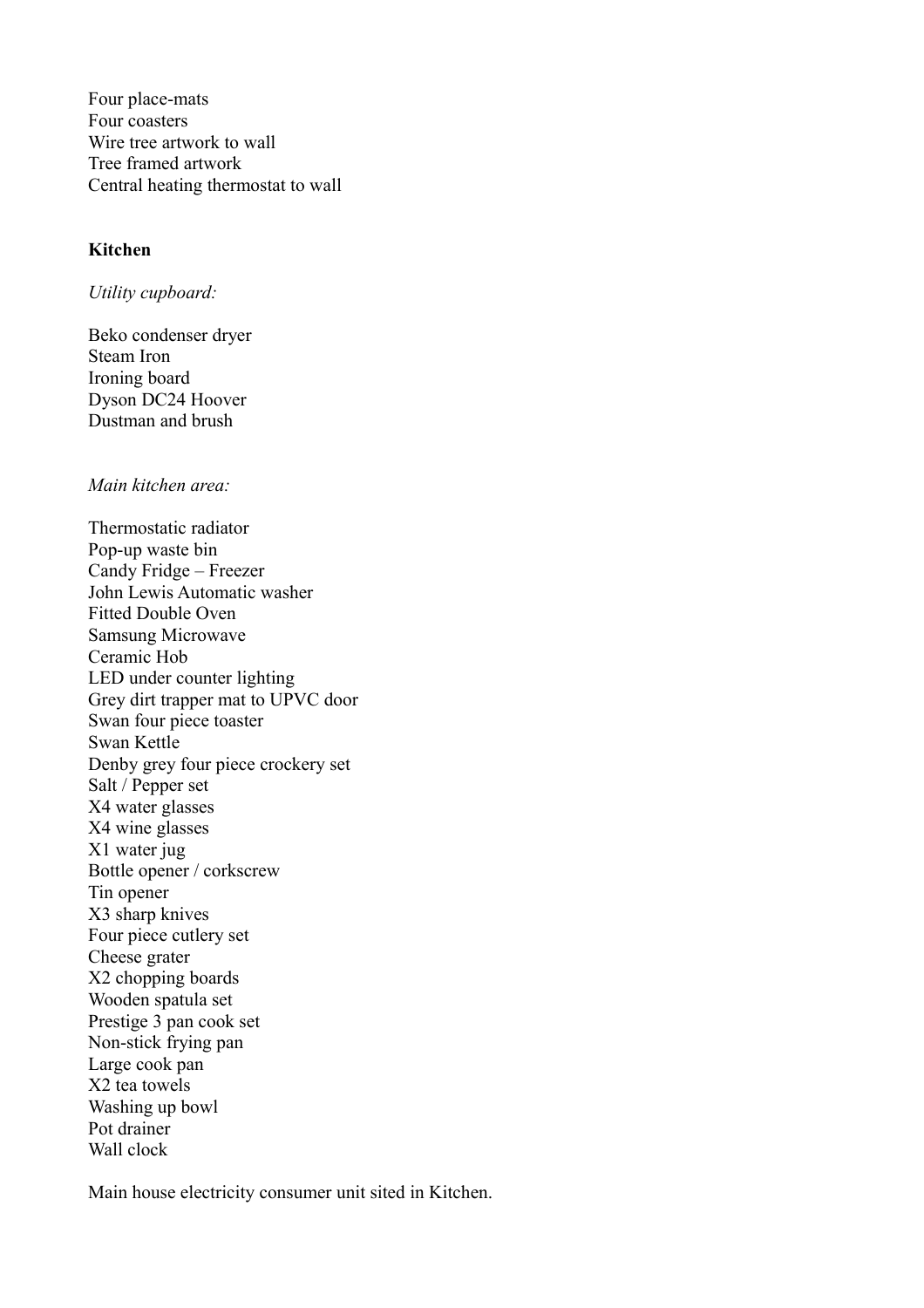## **Bathroom**

Pro gas boiler Ikea cupboard and drawer storage unit Grey bath mat Wall mounted toilet roll holder Wall mounted LED demisting mirror Ideal standard toilet with soft close seat Ideal standard basin with Grohe mixer and pop up waste Full size bath Kubex shower cubicle with Mira thermostatic shower Underfloor thermostatic heating Thermostatic chrome towel radiator Shaver point Expelair automatic extractor fan LED ceiling light fitting Obscure double glazed UPVC window Grey laminate flooring

## **Landing**

Thermostatic radiator Thermostat for bathroom underfloor heating

Beige carpet Ceiling pendant lamp with large purple shade Carbon Monoxide detector Smoke Detector

## **Rear bedroom**

King-size pine Joseph bed King-size sprung mattress with mattress protector Bedside cabinet with storage Set of four storage drawers Large triple wardrobe with multiple clothing compartments and full length mirror X5 coat hangers Wall mounted vanity mirror Light cream carpet (with some existing stains) UPVC window with grey blackout curtains Thermostatic radiator Ceiling pendant light with grey shade Bedside lamp